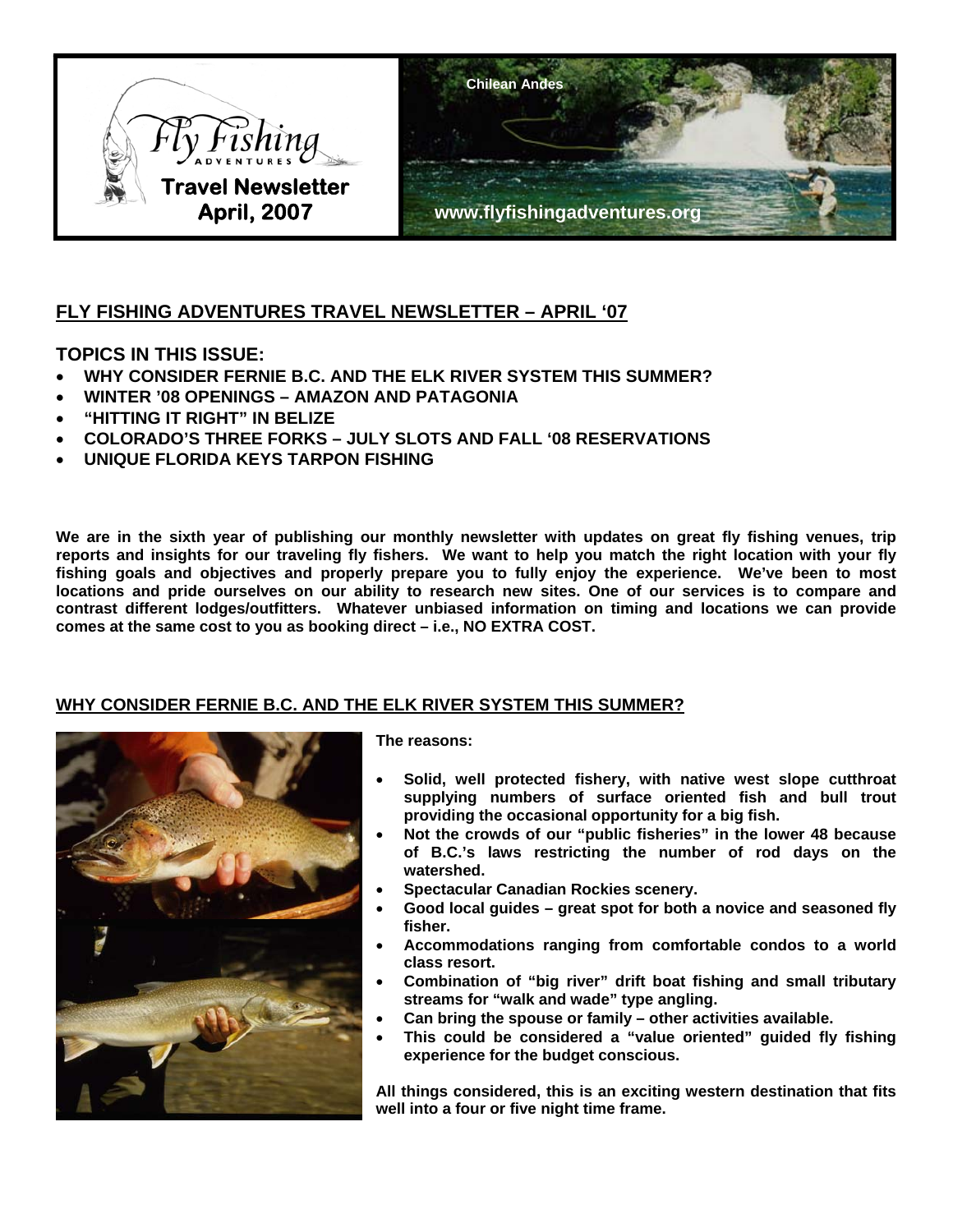#### **WINTER '08 OPENINGS: AMAZON AND PATAGONIA**

**Yikes, it's only April and we're already looking at "sold out" signs on many of the weeks for early '08 at the only** 

**fly fishing lodge in the Amazon as well as many of our favorite Patagonia spots. Regarding the Amazon, this trip has skyrocketed in popularity…..and for good reason. Lots of fish with large 10 – 15 pound-plus peacock bass available, unique isolated jungle setting, clear water river where sight fishing is possible, comfortable jungle lodge, etc. Only spots remaining open are a few weeks in late November and early December and six slots in early and mid-March. Lots of info and my personal trip rundown at the bottom of the Amazon page on our website [www.flyfishingadventures.org](http://www.flyfishingadventures.org/)**



**Lots of ways to approach a Patagonia Adventure. If you have the time, nothing better than starting with some of the famous estancias or private float trips on the Argentine side of the Andes. Next, move over the crest of the Andes to one of the top Chilean lodges with options of one and two night "cabin stay" float trips through isolated and spectacular Andes surroundings, and finish with a three or four night stay at a lodge/spa combination in the Fjords of Chile. However, if you don't have that much time, lots** 





**of combinations starting with nine days to two weeks. Hit "reply" if you'd like to see sample itineraries. Price ranges vary depending on budget, level of comfort, and time frame for travel.** 

### **"HITTING IT RIGHT" IN BELIZE**

**Paul Wilms returned from a mid March Belize trip and, even as a Belize veteran of several trips, was amazed at the action and variety of opportunities he encountered daily. This would qualify as "hitting it right" in Belize! He** 



**spent most of each day casting to sighted fish and said he "almost cast as much as if he were fishing for stripers in the delta and blind casting all day." He boated several snook to six pounds and jumped six tarpon to 80 pounds. 10+ bonefish a day was the norm. The top highlight was the number of permit he fished…..and where they were. There were literally hundreds of permit on the flats within a mile or two of Belize City. There were large schools, small schools, as well as singles and pairs of larger fish. His very experienced guide said he'd never before seen permit in these numbers so close to the** 

**city (in my over 20 years of Belize visits, I've never heard of anything like this either).** 

**There was a "catch" to the permit fishing (there's ALWAYS a catch to permit fishing!) – bonefish mixed in with them virtually everywhere. This enabled them to catch numbers of bonefish each day, but provided endless frustration in trying to get one of the always finicky permit to eat as the** 



**bonefish kept beating them to the fly…over and over again. He did manage to get one permit added to his career number of permit, but felt without the bonefish** 



**present in such great numbers, he could have had a few more. This just adds one more chapter to the permit legend in Belize.**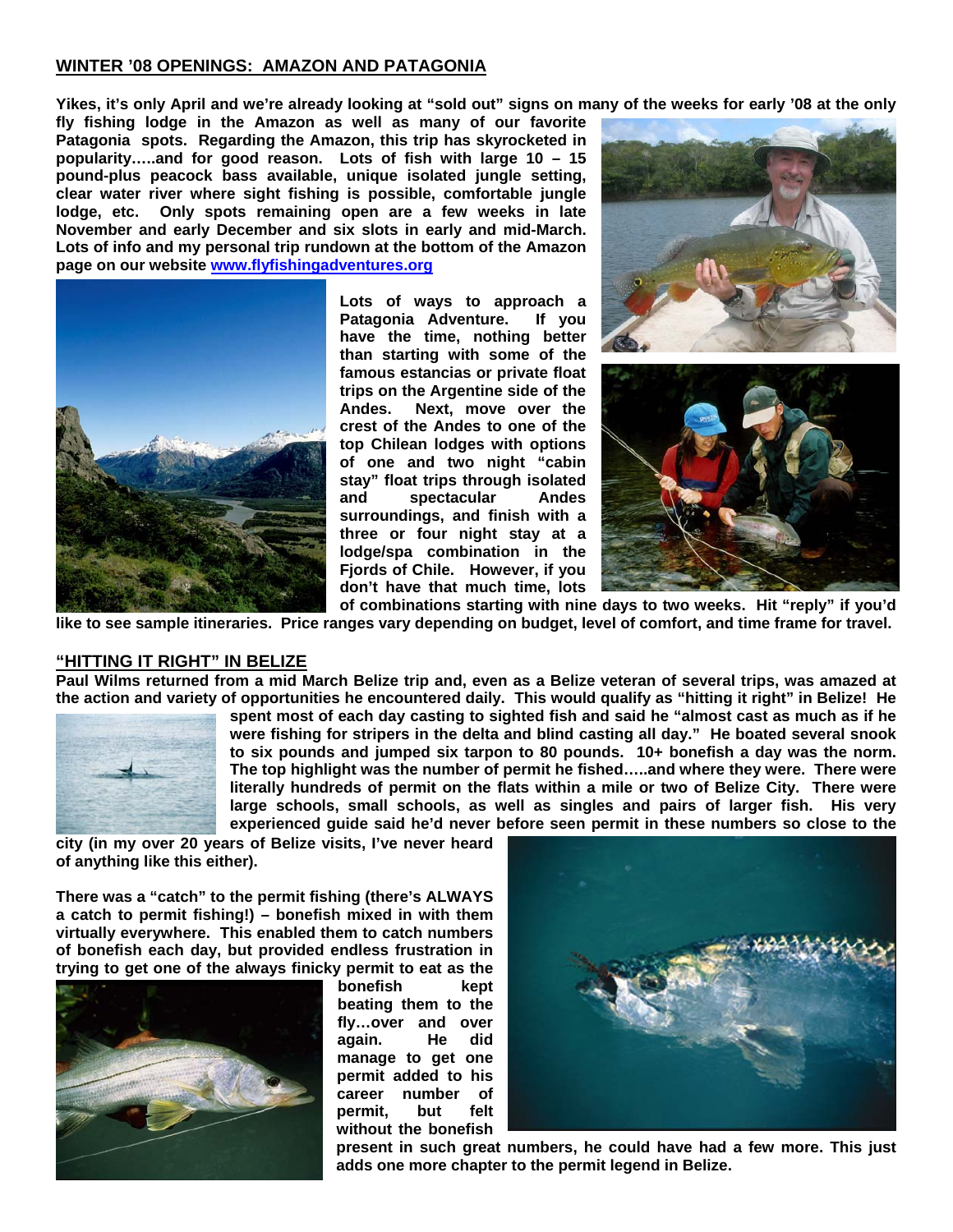**(PERSONAL NOTE: I was in Belize on the Seaduction a week after Paul. Basically, I didn't enjoy the action that Paul experienced proving the old adage that the ultimate excitement of sight fishing on the saltwater flats is always in a state of flux and can be fickle….but I did manage to get my 26th permit. Many of the large schools of permit were still in the same place Paul found them, but only the smaller fish – the big boys and girls had moved on to other feeding grounds.)** 

**We have a free DVD available on the Belize fishery utilizing the motherships Meca and Seaduction – just hit "reply" and ask.** 

## **COLORADO'S THREE FORKS – JULY SLOTS AND FALL '08 RESERVATIONS**



**Northern Colorado's Three Forks Ranch must be the toughest place in the West to get space. Summer '07 at this "top of the line" fly fishing lodge (with a price to match), has been sold out for months. However, a corporate group that had the entire lodge booked from July 20 – 23, '07 just cancelled leaving these prime dates open. Moving to the fall of '08, the completion of construction of the new lodge/spa complex at the ranch is creating quite a stir. They are now taking reservations for the fall of '08 and it's already over half sold out! In past years, the ranch was dedicated to hunters for the fall starting in September. However, starting in '08, with the new building complete, they will take in their full complement of fly fishers in the fall….if you can get space. We are holding some of these slots for our clients. The last two summers we've had several Fly Fishing** 

**Adventures clients visit Three Forks and almost everyone returns. If the budget can handle it, there's no reason not to enjoy this very unique fly fishing adventure.** 

#### **UNIQUE FLORIDA KEYS TARPON FISHING**

**I've never been a big fan of the Florida Keys tarpon scene. Maybe it's been too many years fishing with my favorite Belizean guides who LOVE to fish and pay no attention to the clock; dawn to dark are my favorite tropical fishing hours. Just haven't been able to get excited about combat fishing at Islamorada with rude guides working on unionized-type, wage earner, hours. However, here's a niche I can get behind that comes from one of our best clients, a respected, well traveled veteran of both the salt and fresh water. This tarpon outfitter and his guide-mates rent an upscale, private, five bedroom waterfront home with dock, three stories with pool, for the prime tarpon season and use it as a "private lodge" for a select number of clients. They have their own private chef on board who prepares meals around the fishing schedule, not the clock (does sound like my favorite Belize operation!). No advertising – only word of mouth and referral bookings. Because of our relationship with the** 

**aforementioned client, we are adding this spot to our list of special properties.** 

**Other unique aspects include guides who will work with novice tarpon fly fishers and will work hours unrelated to any union clock – basically whatever hours their fly fishing clients want. Don't need a rental car….they pick up clients in Key West on arrival and drop them at the airport for departure. They'll even personalize menus to meet requests. And, they are located in the lower Keys, the center of the palola worm activity which energizes tarpon feeding for a time in late May or early June.** 

**Price is \$750 a day per person based on shared guide. Price includes guide, meals, room, wine, beer, and liquor. There are two prime time holes in the calendar for this season – May 19** 



**– 28 and June 3 – 11, each for up to six people, plus a few other May and June dates with two openings.**